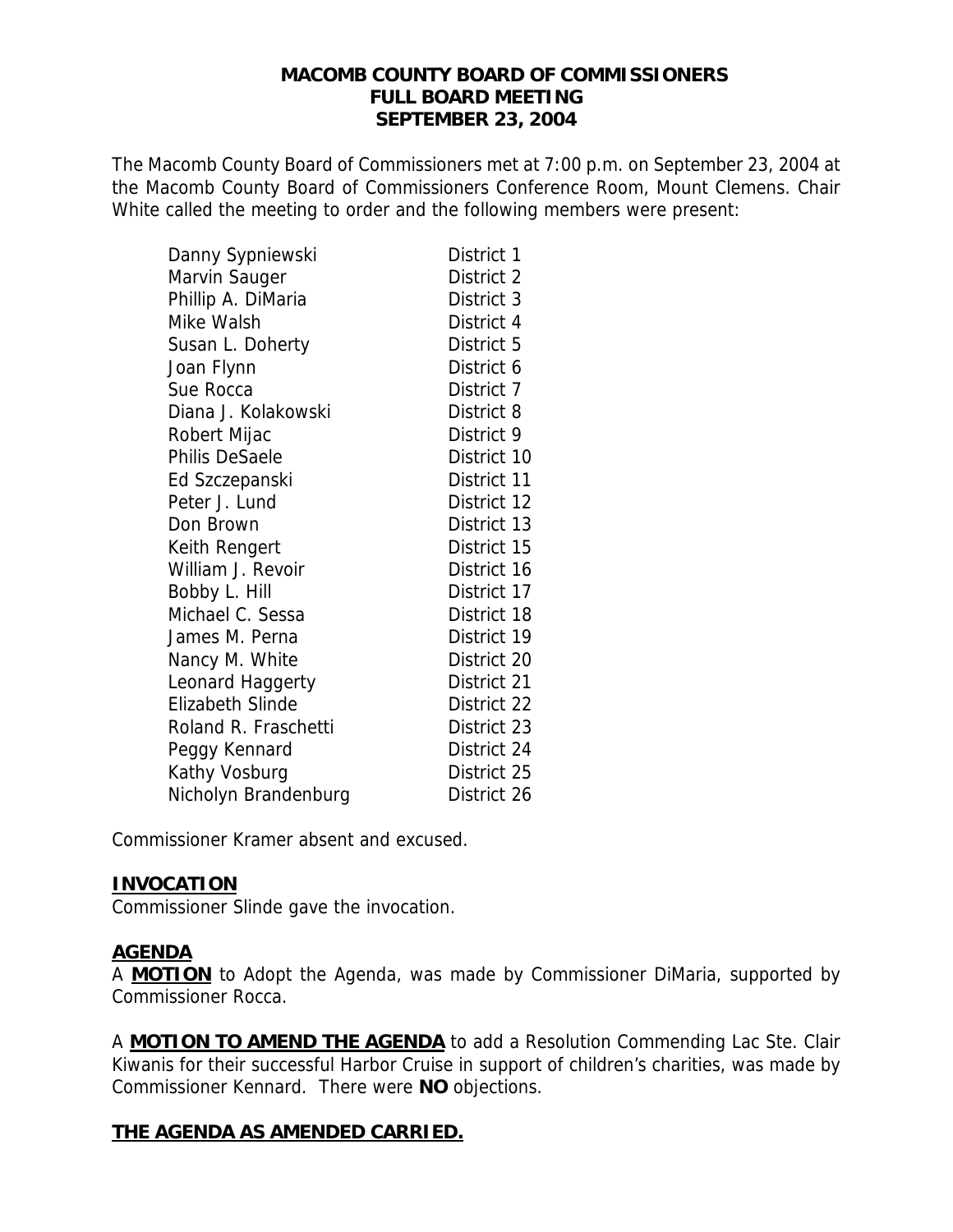# **MINUTES**

A **MOTION** to Approve the Minutes dated August 12, 2004 was made by Commissioner DiMaria, supported by Commissioner Flynn, and the **MOTION CARRIED.**

# **PUBLIC PARTICIPATION**

**Gregory Murray, 62 Rathbone, Mt. Clemens Melvin Whitlow, 34453 Orsini, Sterling Heights Theresa Wilson-Taylor, Clinton Township, Former Employee of Veterans Services Pastor Bradley, 22645 Quinn, Clinton Township Ruthie Stevenson, 69 Beyne, Mt. Clemens, President Macomb County NAACP** 

**Charles Sellers, Bethlehem Temple Church** 

# **Faye Martin, 11435 Somerset, Detroit**

All spoke regarding the continued problems in Macomb County with the hiring practices and continued racism and feel African Americans do not have a level playing field in the government of Macomb County. The continued problems at Juvenile Justice Center as well as the new ombudsperson position in the Human Resource Department. It is time to fix the problems in Macomb County.

# **Don Lobsinger, St. Clair Shores**

Voiced his strong objection to the new ombudsperson position as well as voiced his opinion regarding the claim of racism in Macomb County.

# **COMMITTEE REPORTS:**

# **WAIVED BY OPERATIONAL SERVICES COMMITTEE CHAIRMAN: AD HOC COMMITTEE ON SPACE AND LAND NEEDS – August 27, 2004**

The Clerk read the recommendation from the Ad Hoc Committee on Space and Land Needs.

A **MOTION** WAS MADE BY COMMISSIONER KOLAKOWSKI, SUPPORTED BY COMMISSIONERS SLINDE, TO TEMPORARILY REFER TO THE VIC WERTZ BUILDING AS THE "HALL ROAD WAREHOUSE" UNTIL A PERMANENT NAME IS GIVEN, AND THE **MOTION CARRIED.**

# **SENIOR CITIZENS COMMITTEE – September 13, 2004**

The Clerk read the recommendations from the Senior Citizens Committee and a **MOTION** was made by Chairperson Flynn, supported by Vice-Chairperson Rocca, to adopt the committee recommendations.

1. APPROVE ACCEPTANCE OF GRANTS FROM AREA AGENCY ON AGING 1-B FOR CONTINUATION OF EXISTING PROGRAMS. GRANTS REPRESENT THE SECOND YEAR OF A THREE-YEAR CONTRACT AND REQUIRE NO NEW ADDITIONAL COUNTY FUNDS FOR THE MATCH. GRANTS ARE AS FOLLOWS: RESOURCE ADVOCACY (\$69,438.00), LEGAL SERVICES (\$39,220.00), AND COUNSELING (\$33,800.00).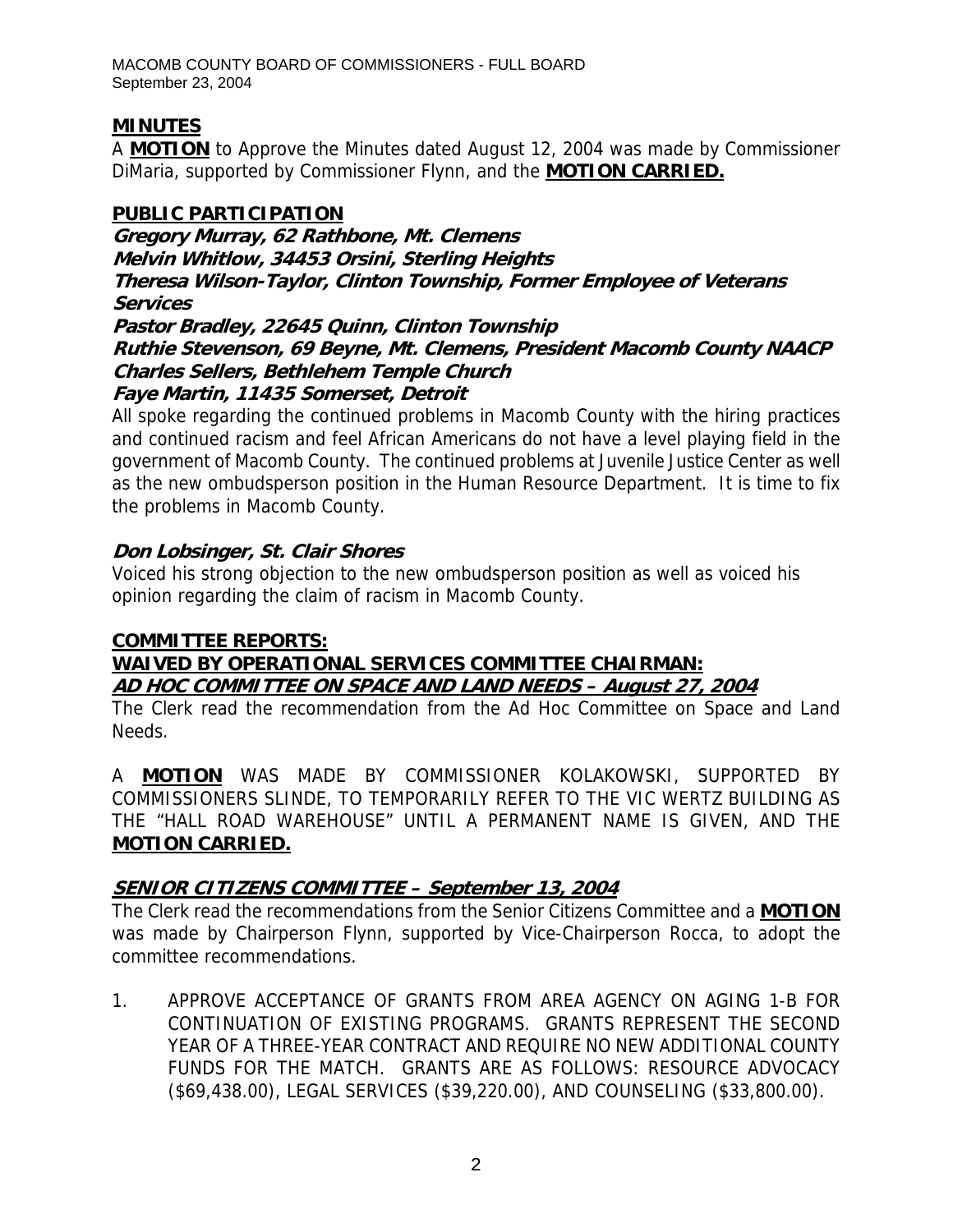- 2. APPROVE ACCEPTANCE OF A GRANT FROM THE AREA AGENCY ON AGING IN THE AMOUNT OF \$4,000.00 FOR SENIOR CENTER STAFFING FOR THE DISCOUNT DIRECTORY PROJECT. THIS GRANT WILL REQUIRE NO ADDITIONAL COUNTY DOLLARS AND WILL ALLOW FOR THE HIRING OF CLERICAL SUPPORT FOR THIS BOARD APPROVED PROJECT.
- 3. APPROVE ACCEPTANCE OF A GRANT FROM THE FAMILY INDEPENDENCE AGENCY IN THE AMOUNT OF \$49,231.97 TO SUPPORT THE GRANDPARENTS RAISING GRANDCHILDREN PROGRAM. THIS REPRESENTS THE SECOND YEAR OF A THREE-YEAR CONTRACT AND REQUIRES NO ADDITIONAL COUNTY MATCH AT THIS TIME.

#### **COMMUNITY SERVICES COMMITTEE – September 13, 2004**

The Clerk read the recommendations from the Community Services Committee and a **MOTION** was made by Chairperson Kennard, supported by Vice-Chairperson Brandenburg, to adopt the committee recommendations.

- 1. AUTHORIZE THE MACOMB COUNTY COMMUNITY SERVICES AGENCY TO SUBMIT THE LOW INCOME HOME ENERGY ASSISTANCE PROGRAM (LIHEAP) GRANT APPLICATIN FOR 2004-05.
- 2. AUTHORIZE MACOMB COUNTY COMMUNITY SERVICES AGENCY TO SUBMIT THE COMMUNITY SERVICES BLOCK GRANT (CSBG) PLAN FOR 2004-05.
- 3. AUTHORIZE MSU EXTENSION TO ACCEPT AN ADDITIONAL \$10,000 FROM THE COMMUNITY AND LOCAL SCHOOLS TO SUPPORT THE GREAT LAKES EDUCATION PROGRAM FOR THE 2004 SCHOOL YEAR.
- 4. AUTHORIZE MACOMB MSU EXTENSION TO RECEIVE \$20,000 FROM MICHIGAN STATE UNIVERSITY TO BE USED FOR EMERALD ASH BORER EDUCATION FROM MAY 1, 2004 THROUGH JANUARY 31, 2005 THROUGH THE HIRING OF A TEMPORARY EDUCATOR I AS WELL AS UTILIZING EXISTING CONTRACT PAID STAFF.

#### **THE MOTION CARRIED.**

# **OPERATIONAL SERVICES COMMITTEE – September 14, 2004**

The Clerk read the recommendations from the Operational Services Committee and a **MOTION** was made by Chairperson Rengert, supported by Vice-Chairperson Sauger, to adopt the committee recommendations.

Commissioner Revoir asked to separate Motion #2. There we **NO** objections.

A vote was taken on the following: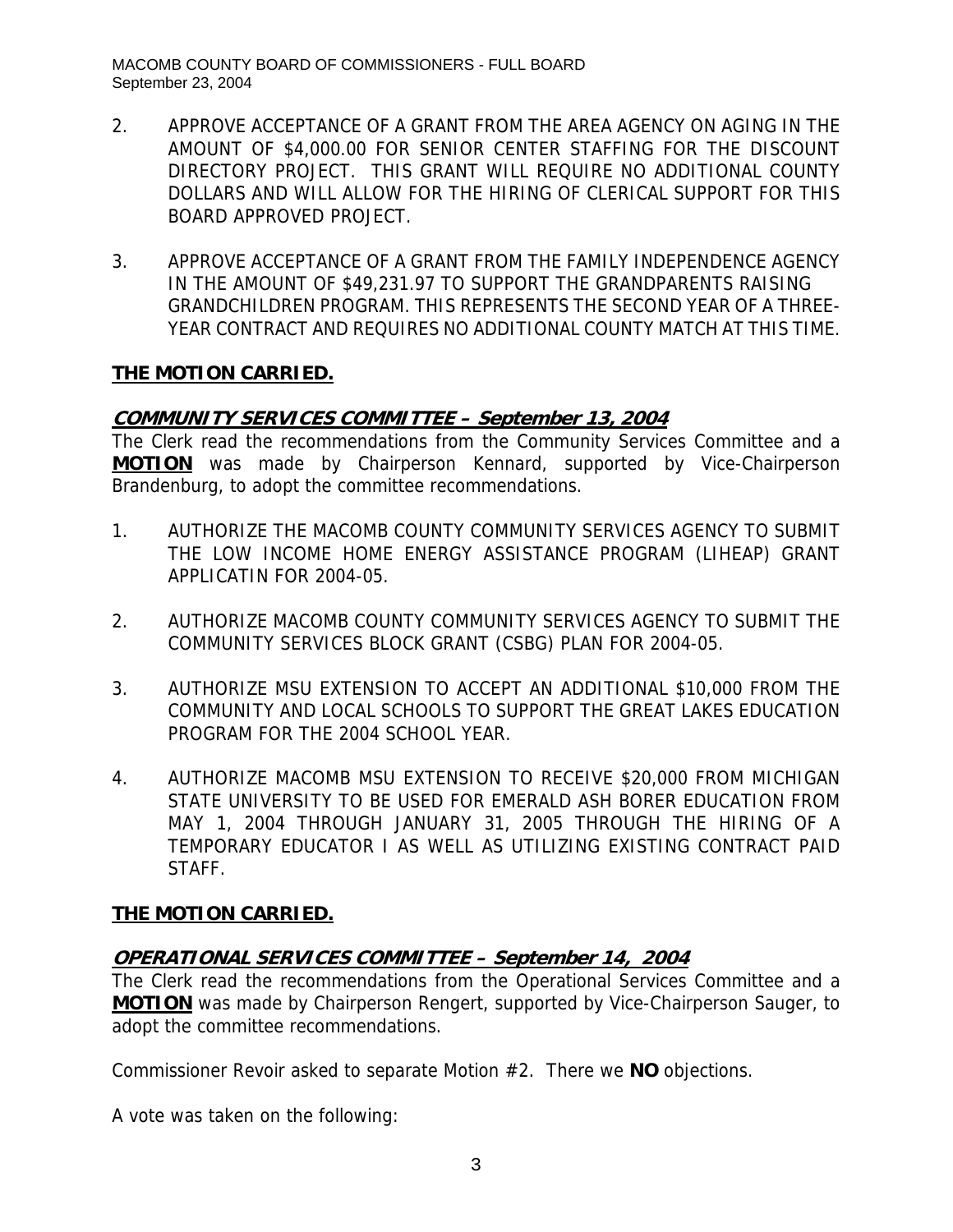#### 1. AUTHORIZE PAYMENT FOR THE WORK PERFORMED AS FOLLOWS:

| COUNTY BUILDING<br>INTERIOR RENOVATIONS  | EDMUND LONDON & ASSOC.           | \$16.537.50 |
|------------------------------------------|----------------------------------|-------------|
| MARTHA T. BERRY<br><b>RENOVATIONS</b>    | EDMUND LONDON & ASSOC.           | 13,420.75   |
| MARTHA T. BERRY<br>RENOVATION            | ELLISDON MICHIGAN, INC.          | 206,504.02  |
| <b>JUVENILE JUSTICE</b><br><b>CENTER</b> | PROJECT CONTROL<br>SYSTEMS, INC. | 180,000.00  |
| <b>JUVENILE JUSTICE</b><br><b>CENTER</b> | WAKELY ASSOCIATE, INC.           | 2.274.32    |

FURTHER, FUNDS ARE AVAILABLE IN THE CAPITAL BUDGET.

- 3. CONCUR WITH THE PURCHASING MANAGER AND APPROVE THE PURCHASE OF ONE JAVS CT4A VIDEO SYSTEM FOR JUDGE MILLER'S COURTROOM, FROM OUR CONTRACTED VENDOR, JEFFERSON AUDIO VIDEO CORPORATION, IN THE AMOUNT OF \$34,394.80; FUNDS ARE AVAILABLE FROM THE 2004 CAPITAL EQUIPMENT FUND; FURTHER, TO REQEST THE CHIEF CIRCUIT COURT JUDGE TO DECIDE WHICH THEY WANT, VIDEO SYSTEM OR COURT REPORTER, AND TO FORWARD THEIR MOTIN FOR SUCH.
- 4. CONCUR WITH THE PURCHASING MANAGER AND APPROVE THE FOLLOWING COPIER PURCHASES:

ONE IR-5000 DIGITAL COPY SYSTEM FOR THE EQUALIZATION DEPARTMENT, FROM OUR CONTRACTED VENDOR, IKON OFFICE SOLUTIONS, WITH STATE OF MICHIGAN PRICING OF \$10,026.00; AND

ONE IR-3300 DIGITAL COPY SYSTEM FOR THE PURCHASING DEPARTMENT, FROM OUR CONTRACTED VENDOR, IKON OFFICE SOLUTIONS, WITH STATE OF MICHIGAN PRICING OF \$7,170.00.

FUNDS ARE AVAILABLE FROM THE CONVENIENCE COPIER FUND.

# **THE MOTION CARRIED.**

#### **SEPARATED MOTION**

2. CONCUR IN THE RECOMMENDATION OF THE DIRECTOR OF FACILITIES AND OPERATIONS DEPARTMENT AND AUTHORIZE THE FIRM OF WAKELY ASSOCIATES, INC., TO PERFORM DESIGN SERVICES FOR THE HALL ROAD WAREHOUSE BUILDING; SCHEMATIC DESIGN TO BE BROUGHT TO COMMITTEE FOR THEIR REVIEW AND APPROVAL.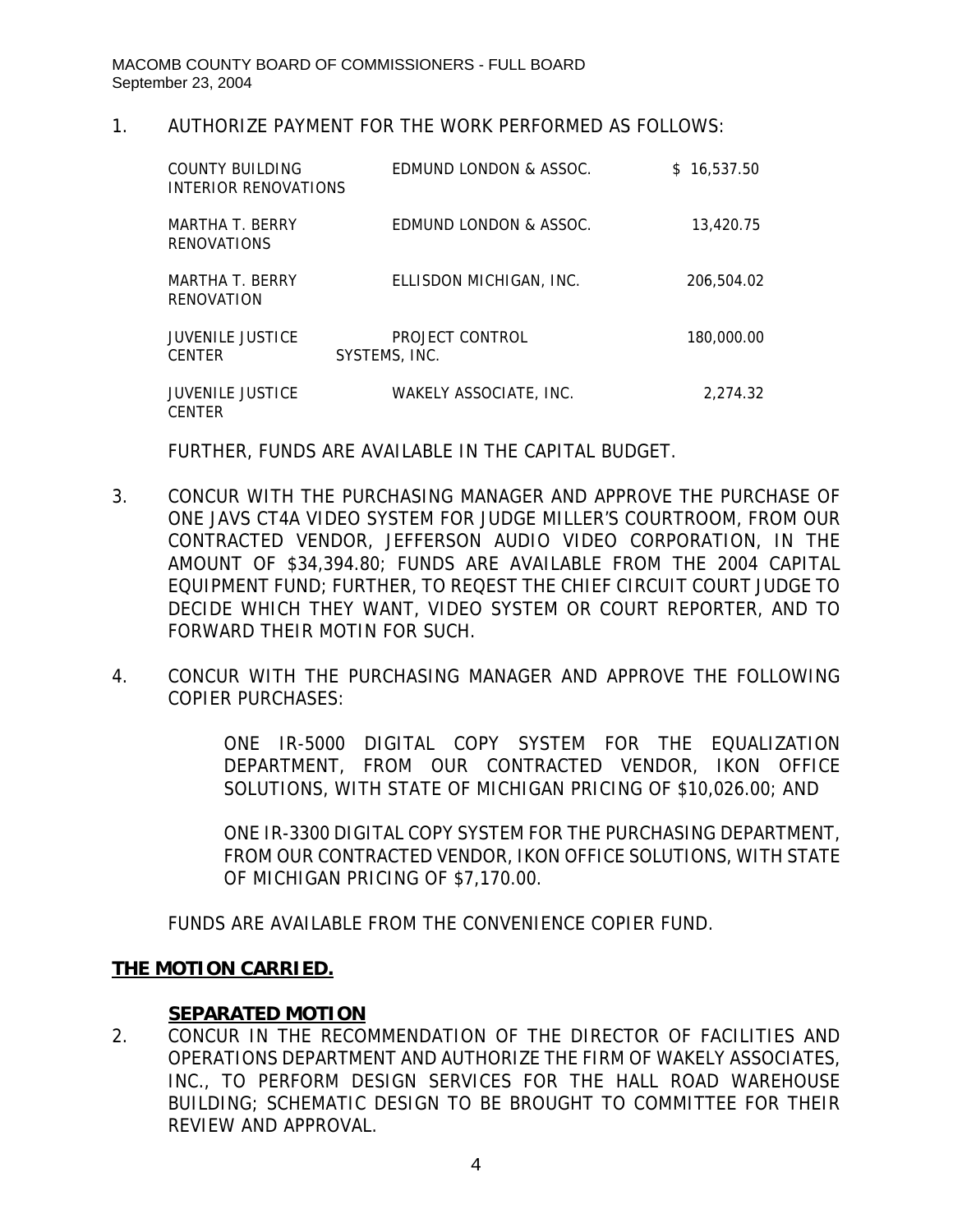# **JUSTICE & PUBLIC SAFETY COMMITTEE – September 15, 2004**

The Clerk read the recommendations from the Justice and Public Safety Committee and a **MOTION** was made by Chairperson DiMaria, supported by Vice-Chairperson Fraschetti, to adopt the committee recommendations.

- 1. APPROVE THE FISCAL YEAR 2005 FRIEND OF THE COURT MEDICAL SUPPORT ENFORCEMENT PROGRAM CONTRACT IN THE AMOUNT OF \$245,538.00, WHICH IS 100% FUNDED BY THE STATE OF MICHIGAN. THIS CONTRACT COVERS THE PERIOD OF OCTOBER 1, 2004 THROUGH SEPTEMBER 30, 2005.
- 2. ACCEPT AND ENTER INTO THE MICHIGAN 2004 HOMELAND SECURITY GRANT PROGRAM AGREEMENT WITH THE MICHIGAN STATE POLICE EMERGENCY MANAGEMENT DIVISION FOR FUNDING IN THE AMOUNT OF \$2,002,433.00.
- 3. ACCEPT AND RECEIVE ADDITIONAL FUNDS UNDER THE FY 2002 SUPPLEMENTAL FUNDS AMENDED GRANT AGREEMENT IN THE AMOUNT OF \$37,397.00.
- 4. AUTHORIZE THE FILING OF THE MICHIGAN DRUG COURT GRANT IN THE AMOUNT OF \$50,000.00 WITH A 5% CASH MATCH PROVIDED BY PARTICIPANT FEES AND A 20% IN-KIND MATCH FOR THE PURPOSE OF JUVENILE DRUG COURT OPERATIONS.
- 5. AUTHORIZE THE FILING OF THE JUVENILE JUSTICE AND DELINQUENCY PREVENTION ACT GRANT IN THE AMOUNT OF \$200,000.00. NO CASH MATCH REQUIRED.

# **THE MOTION CARRIED.**

# **HEALTH SERVICES COMMITTEE – September 16, 2004**

The Clerk read the recommendations from the Health Services Committee and a **MOTION** was made by Chairperson DeSaele, supported by Vice-Chairperson Haggerty, to adopt the committee recommendations.

- 1. CONCUR WITH THE RECOMMENDATION OF THE MACOMB COUNTY HEALTH DEPARTMENT AND THE FACILITIES AND OPERATIONS DEPARTMENT TO PURCHASE AN EMERGENCY GENERATOR FROM METRO ELECTRIC FOR AN AMOUNT NOT TO EXCEED \$117,480.00; FUNDS ARE AVAILABLE WITHIN THE HEALTH DEPARTMENT'S BIOTERRORISM GRANT FROM THE MICHIGAN DEPARTMENT OF COMMUNITY HEALTH.
- 2. AUTHORIZE MACOMB COUNTY HEALTH DEPARTMENT TO BEGIN ACCEPTING UNWANTED PRESCRIPTION DRUGS THROUGH THE HOUSEHOLD HAZARDOUS WASTE PROGRAM.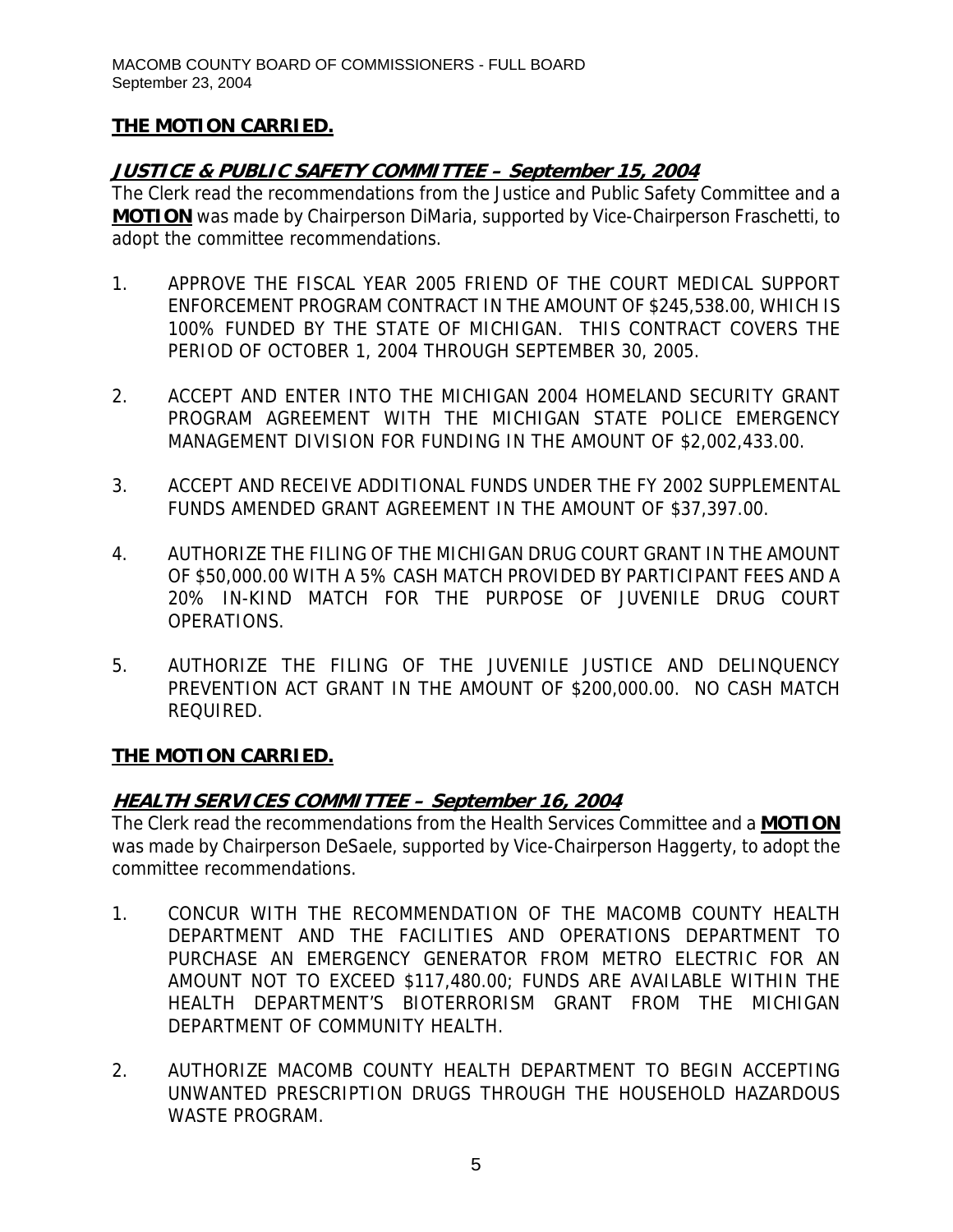# **PERSONNEL COMMITTEE – September 20, 2004**

The Clerk read the recommendations from the Personnel Committee and a **MOTION** was made by Chairperson Mijac, supported by Vice-Chairperson Doherty, to adopt the committee recommendations.

Commissioner Revoir asked his **NO** vote be recorded from committee on Motion #6 and add his **NO** vote to Motion #8. There were **NO** objections.

Commissioner Hill asked his **NO** vote be recorded from committee on Motion #2 and add his **NO** vote to Motion #6. There were **NO** objections.

Commissioner Brandenburg asked to separate Motion #6 and add her **NO** vote to Motion #8. There were **NO** objections.

Commissioner Sessa asked to add his **NO** votes to Motions #2 and #6 and separation of Motion #8. There were **NO** objections.

Commissioner Doherty asked her **NO** vote be recorded from committee on Motion #2. There were **NO** objections.

A vote was taken on the following:

#### 1. RECONFIRM THE FOLLOWING VACANCIES:

- 1. (1) PUBLIC HEALTH NURSE II HEALTH
- 2. (1) FIELD OPERATOR/COORDINATOR MCCSA
- 3. (1) BUS DRIVER MCCSA
- 4. (1) TEACHER III MCCSA
- 5. (1) ANALYST/PROGRAMER MANAGEMENT INFORMATION SERVICES
- 6. (1) DATA MAINTENANCE CLERK PROBATE COURT WILLS & ESTATES

- 
- 2. APPROVE THE RECLASSIFICATION OF CERTAIN POSITIONS, AS WELL AS CERTAIN OPERATIONAL CHANGES, IN THE COMMUNITY CORRECTIONS PROGRAM.
- 3. APPROVE THE REORGANIZATION REQUEST OF THE MACOMB COUNTY HEALTH DEPARTMENT.
- 4. APPROVE CONTRACTING WITH "THE WORK NUMBER" (FORMER EMPLOYEE INFORMATION SERVICE).
- 5. APPROVE THE ADDITION OF ONE CASE MANAGER POSITION IN COMMUNITY CORRECTIONS.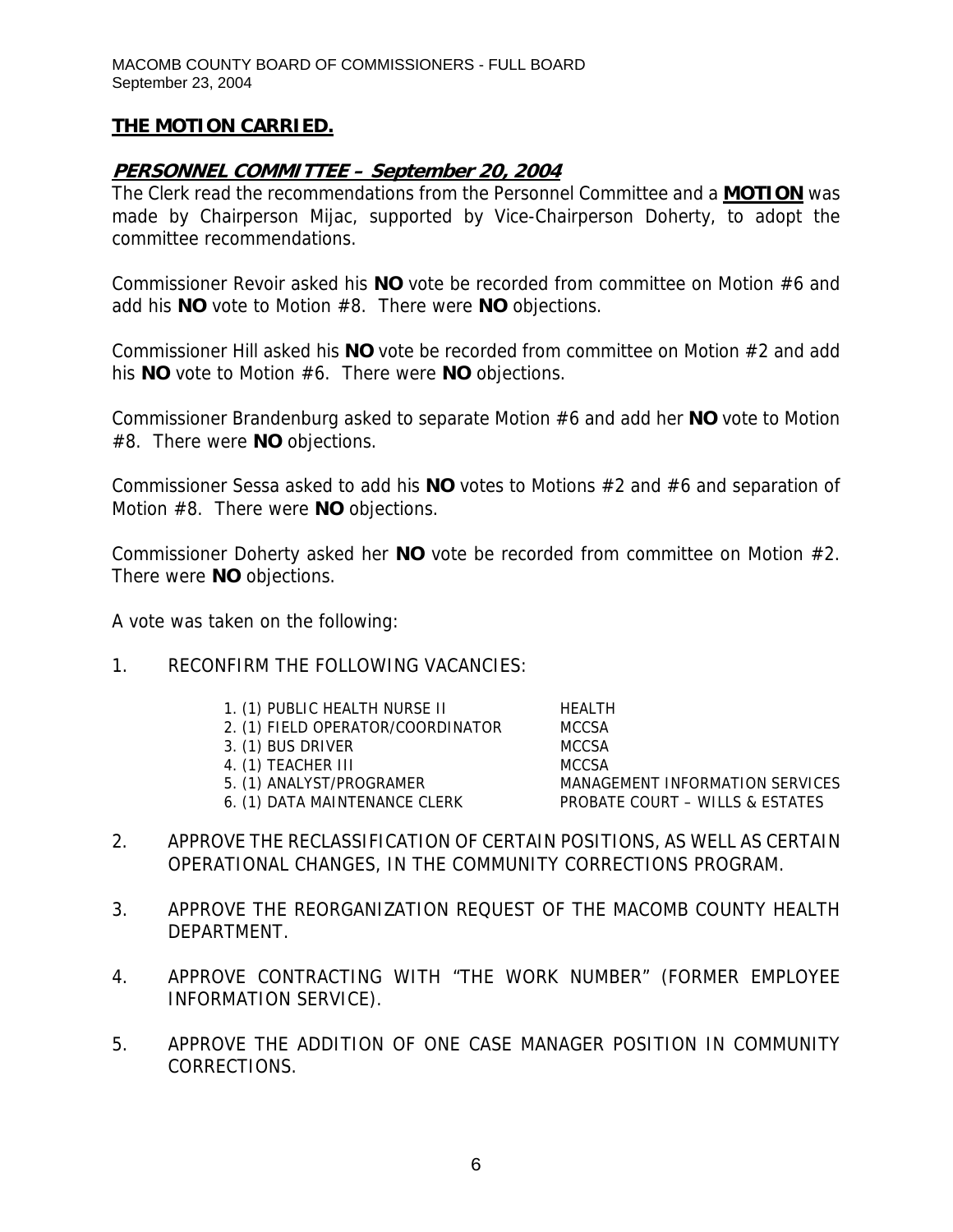- 7. APPROVE THE POLICY REGARDING POLICE INVESTIGATIONS.
- 9. APPROVE THE RECLASSIFICATION OF ONE ACCOUNT CLERK III POSITION TO ONE SECRETARY POSITION IN THE VETERANS SERVICES DEPARTMENT.

#### **THE MOTION CARRIED.**

#### **SEPARATED MOTION**

6. APPROVE A SALARY ADJUSTMENT FOR THE POSITION OF DIRECTOR OF THE MACOMB COUNTY JUVENILE JUSTICE CENTER.

Commissioner Brandenburg feels this should stay at the present salary pending the filling of the position. She will be voting **NO**.

A discussion ensued.

A **MOTION TO AMEND** was made by Commission Lund, supported by Commissioner Slinde, to add the language: **effective with the new position of director.**

The discussion continued.

#### **FRIENDLY AMENDED**

A **FRIENDLY AMENDMENT** was made by Commissioner DeSaele, supported by Commissioner Brandenburg to also include the language: **with a mandatory requirement of the job to be available on call.** A vote was taken on the FRIENDLY AMENDMENT, and the **FRIENDLY AMENDMENT CARRIED**, with Commissioner DiMaria voting **NO**.

THE MOTION AS AMENDED IS AS FOLLOWS:

6. APPROVE A SALARY ADJUSTMENT FOR THE POSITION OF DIRECTOR OF THE MACOMB COUNTY JUVENILE JUSTICE CENTER, **effective with the new position of director. with a mandatory requirement of the job to be available on call.** 

# **ROLL CALL VOTE ON THE MOTION AS AMENDED**

|                    | <b>YES</b> | NΟ |  |
|--------------------|------------|----|--|
| <b>BRANDENBURG</b> |            | X  |  |
| <b>BROWN</b>       | x          |    |  |
| <b>DESAELE</b>     | χ          |    |  |
| DI MARIA           | χ          |    |  |
| <b>DOHERTY</b>     |            | X  |  |
| <b>FLYNN</b>       | Χ          |    |  |
| <b>FRASCHETTI</b>  |            | X  |  |
| <b>HAGGERTY</b>    |            | X  |  |
| HILL.              |            | χ  |  |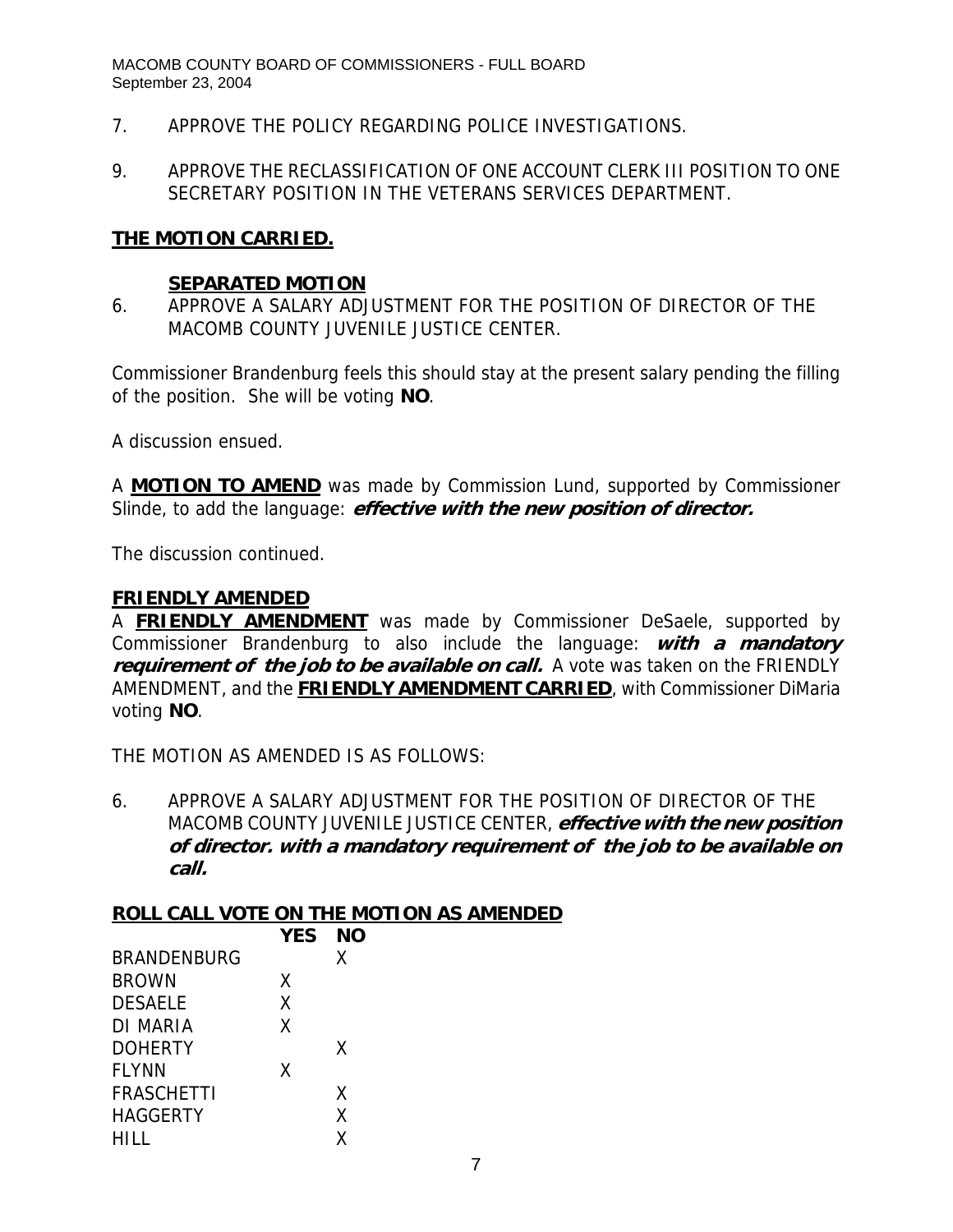| KENNARD            |        | Χ  |
|--------------------|--------|----|
| KOLAKOWSKI         | x      |    |
| KRAMER             | ABSENT |    |
| LUND               | Χ      |    |
| MIJAC              | Χ      |    |
| <b>PERNA</b>       |        | Χ  |
| <b>RENGERT</b>     | Χ      |    |
| <b>REVOIR</b>      | X      |    |
| ROCCA              |        | Χ  |
| <b>SAUGER</b>      |        | Χ  |
| <b>SESSA</b>       | Χ      |    |
| <b>SLINDE</b>      | χ      |    |
| <b>SYPNIEWSKI</b>  |        | Χ  |
| <b>SZCZEPANSKI</b> |        | Χ  |
| <b>VOSBURG</b>     | χ      |    |
| WALSH              |        | χ  |
| <b>WHITE</b>       |        | χ  |
| TOTAL              | 12     | 13 |

#### **THE MOTION AS AMENDED FAILED.**

A **MOTION FOR RECONSIDERATION OF THE MOTION AS AMENDED** was made by Commissioner DiMaria, supported by Commissioner DeSaele, and the **MOTION FOR RECONSIDERATION CARRIED**, with Commissioner Doherty voting **NO**.

#### **ROLL CALL VOTE ON THE MOTION AS AMENDED WITH THE FRIENDLY AMENDMENT**

|                   | <b>YES</b>    | NΟ |
|-------------------|---------------|----|
| BRANDENBURG       |               | Χ  |
| BROWN             | Χ             |    |
| <b>DESAELE</b>    | X             |    |
| DI MARIA          | X             |    |
| DOHERTY           |               | x  |
| <b>FLYNN</b>      | Χ             |    |
| <b>FRASCHETTI</b> |               | Χ  |
| HAGGERTY          | Χ             |    |
| HILL              | X             |    |
| KENNARD           | Χ             |    |
| KOLAKOWSKI        | Χ             |    |
| KRAMER            | <i>ABSENT</i> |    |
| LUND              | Χ             |    |
| MIJAC             | X             |    |
| PERNA             |               |    |
| RENGERT           | Χ             |    |
| REVOIR            | χ             |    |
| ROCCA             | Χ             |    |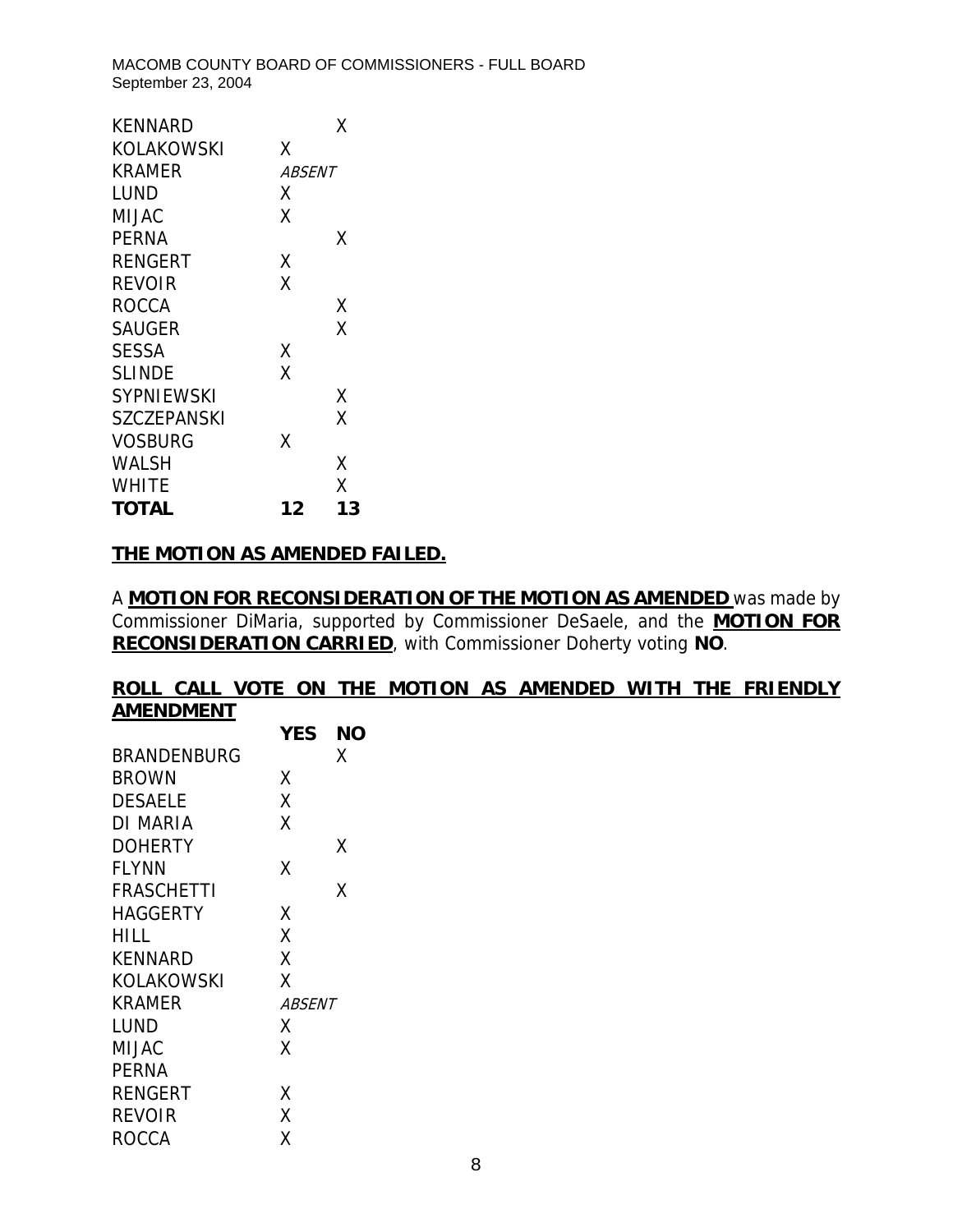| <b>SAUGER</b>      | X  |   |
|--------------------|----|---|
| <b>SESSA</b>       |    |   |
| <b>SLINDE</b>      | X  |   |
| <b>SYPNIEWSKI</b>  | X  |   |
| <b>SZCZEPANSKI</b> | X  |   |
| <b>VOSBURG</b>     | X  |   |
| <b>WALSH</b>       |    | X |
| <b>WHITE</b>       | X  |   |
| <b>TOTAL</b>       | 19 |   |

#### **THE MOTION AS AMENDED PASSES.**

#### **SEPARATED MOTION**

8. APPROVE A TITLE CHANGE ONLY FROM MARKETING AND MEDIA RELATIONS COORDINATOR TO DIRECTOR, OFFICE OF PUBLIC AFFAIRS.

**THE MOTION CARRIED**, with Commissioner's Lund, Revoir, Brandenburg and Szczepanski voting **NO**.

# **BUDGET COMMITTEE – September 21, 2004**

The Clerk read the recommendations from the Budget Committee and a **MOTION** was made by Chairperson Kolakowski, supported by Vice-Chairperson Sessa, to adopt the committee recommendations.

- 1. ADOPT THE 2003 MACOMB COUNTY COMPREHENSIVE ANNUAL FINANCIAL REPORT (CAFR).
- 2. APPROVE THE FOLLOWING:

PROVIDE \$119,000.00 IN FUNDING TO MACOMB COUNTY COMMUNITY CORRECTIONS TO MAINTAIN THE FELONY URINALYSIS AND THE RELAPSE INTERVENTION BED PROGRAMS FOR FY 2005. FUNDING IS AVAILABLE IN THE CONTINGENCY ACCOUNT; AND

AMEND THE POLICE SERVICE CONTRACT WITH MACOMB TOWNSHIP FOR AN ADDITIONAL SERGEANT AND A MOTOR CARRIER ENFORCEMENT DEPUTY. MACOMB TOWNSHIP WILL ALSO PAY FOR THE PURCHASE OF THE MOTOR CARRIER TRUCK AND THE MOTOR CARRIER SCALES.

3. APPROVE THE FOLLOWING:

APPROVE PAYMENT OF \$4,200.00 TO RAY TOWNSHIP FROM THE "ENVIRONMENTAL PROBLEMS; LAKE/RIVER FUND" FOR THE WETLANDS ORDINANCE PROPOSAL SUBMITTED JUNE 2003; AND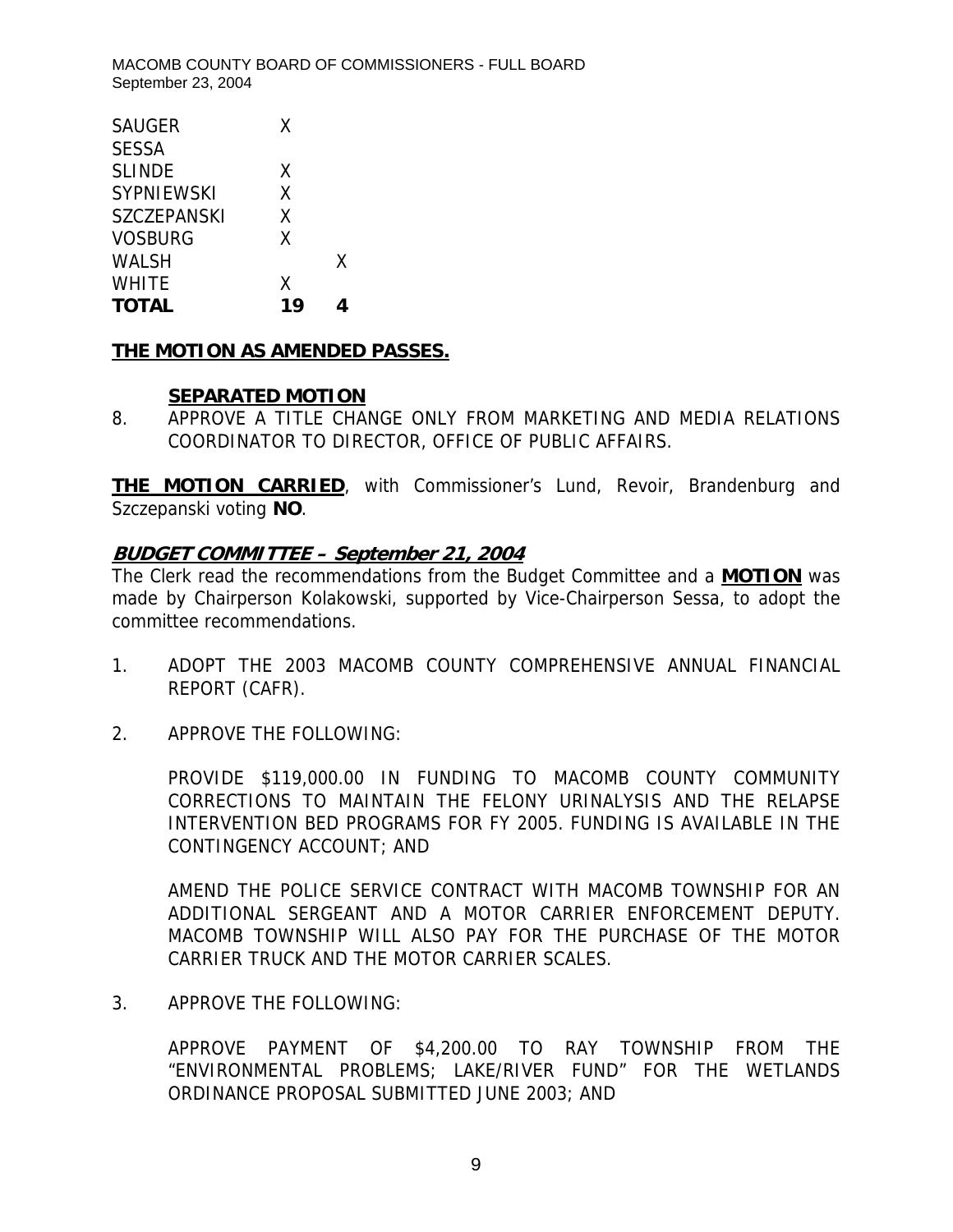APPROPRIATE UP TO \$4,000.00 FROM THE EMERGENCY LINE OF THE "ENVIRONMENTAL PROBLEMS; LAKE/RIVER FUND" TO RAY TOWNSHIP TO COMPLETE THEIR WETLANDS ORDINANCE.

- 4. CONCUR IN THE REQUEST OF THE DIRECTOR OF COMMUNITY SERVICES AGENCY AND INCREASE THE NUMBER OF SUBSTITUTE SITE SUPERVISOR/KITCHEN AIDE SLOTS BY FIVE, FROM THE CURRENT 10 TO 15. THIS ACTION WILL REQUIRE NO ADDITIONAL COUNTY FUNDS.
- 5. AMEND THE 2004 42<sup>ND</sup> DISTRICT COURT I ROMEO BUDGET LINE ITEM DEFENSE ATTORNEY FEES BY \$18,000.00, WITH FUNDS AVAILABLE IN THE 2004 CONTINGENCY ACCOUNT.
- 6. ADOPT A COUNTY DRAIN DEBT REQUIREMENT OF .0058 MILL FOR THE YEAR 2005.
- 7. APPROVE TO PROCURE THE MITCHELL AND McCORMICK RECOMMENDED UPGRADES OF HARDWARE (\$16,286.35), SOFTWARE (\$39,544.00), IMPLEMENTATION SERVICES AND TRAINING (\$54,140.00) FOR A TOTAL PROJECT COST OF \$109,970.35 TO ENSURE COMPLIANCE WITH THE HEALTH INSURANCE PORTABILITY AND ACCOUNTABILITY ACT (HIPAA) PRIVACY RULES. FUNDING IS AVAILABLE IN THE HEALTH DEPARTMENT FUND – NEW EQUIPMENT, MAINTENANCE AND TRAINING ACCOUNTS.

# **THE MOTION CARRIED.**

# **FINANCE COMMITTEE – September 22, 2004**

The Clerk read the recommendations from the Finance Committee and a **MOTION** was made by Chairperson Revoir, supported by Vice-Chairperson Slinde, to adopt the committee recommendations.

Commissioner Brandenburg asked to separate Motion #2. There were NO objections.

A vote was taken on the following:

1. APPROVE THE MONTHLY BILLS (WITH CORRECTIONS, DELETIONS AND/OR ADDENDA) AND AUTHORIZE PAYMENT; FURTHER, TO APPROVE THE PAYROLL IN THE TOTAL AMOUNT OF \$14,342,197.98, WITH NECESSARY MODIFICATION TO THE APPROPRIATIONS.

# **THE MOTION CARRIED.**

# **SEPARATED MOTION**

2. AUTHORIZE THE FINANCE DIRECTOR, ON BEHALF OF THE COUNTY, TO MAKE AN OFFER TO PURCHASE THE REAL ESTATE AS RECOMMENDED BY HIM, WITH A DEPOSIT OF \$30,000.00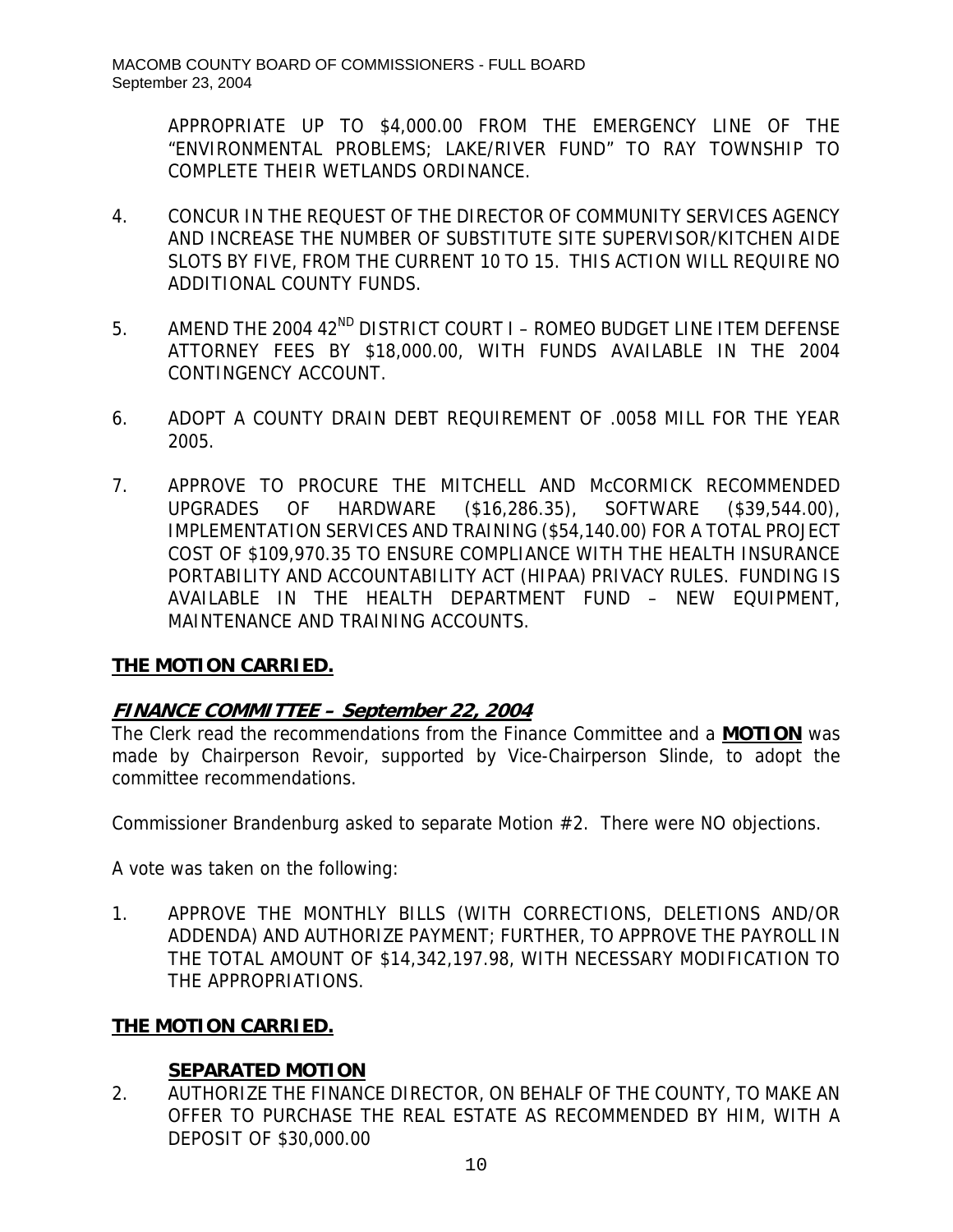A **MOTION TO POSTPONE** was made by Commissioner Brandenburg, supported by Commissioner Fraschetti. A vote was taken and the **MOTION FAILED**.

A **MOTION TO TABLE** was made by Commissioner Brandenburg, there was **NO** support.

Commissioner Brandenburg spoke on the motion.

A **MOTION FOR EXECUTIVE SESSION** was made by Commissioner Slinde, supported by Commissioner Lund.

|                    |               | <b>ROLL CALL VOTE FOR EXECUTIVE SESSION</b> |
|--------------------|---------------|---------------------------------------------|
|                    | <b>YES</b>    | <b>NO</b>                                   |
| <b>BRANDENBURG</b> | X             |                                             |
| <b>BROWN</b>       |               |                                             |
| <b>DESAELE</b>     | Χ             |                                             |
| <b>DI MARIA</b>    |               |                                             |
| <b>DOHERTY</b>     | Χ             |                                             |
| <b>FLYNN</b>       | X             |                                             |
| <b>FRASCHETTI</b>  |               | Χ                                           |
| <b>HAGGERTY</b>    |               | X                                           |
| <b>HILL</b>        |               |                                             |
| <b>KENNARD</b>     | Χ             |                                             |
| <b>KOLAKOWSKI</b>  | X             |                                             |
| <b>KRAMER</b>      | <b>ABSENT</b> |                                             |
| <b>LUND</b>        | Χ             |                                             |
| <b>MIJAC</b>       | Χ             |                                             |
| <b>PERNA</b>       | X             |                                             |
| <b>RENGERT</b>     | X             |                                             |
| <b>REVOIR</b>      | X             |                                             |
| <b>ROCCA</b>       | X             |                                             |
| <b>SAUGER</b>      | X             |                                             |
| <b>SESSA</b>       |               | Χ                                           |
| <b>SLINDE</b>      | Χ             |                                             |
| <b>SYPNIEWSKI</b>  | X             |                                             |
| <b>SZCZEPANSKI</b> |               | Χ                                           |
| <b>VOSBURG</b>     | Χ             |                                             |
| <b>WALSH</b>       | X             |                                             |
| <b>WHITE</b>       | Χ             |                                             |
| <b>TOTAL</b>       | 18            | 4                                           |

# **THE MOTION FOR EXECUTIVE SESSION PASSES.**

8:45 p.m. – Board of Commissioners went into Executive Session 9:00 p.m. –Executive Session Closed

**THE MOTION CARRIED**, with Commissioner Brandenburg voting **NO**.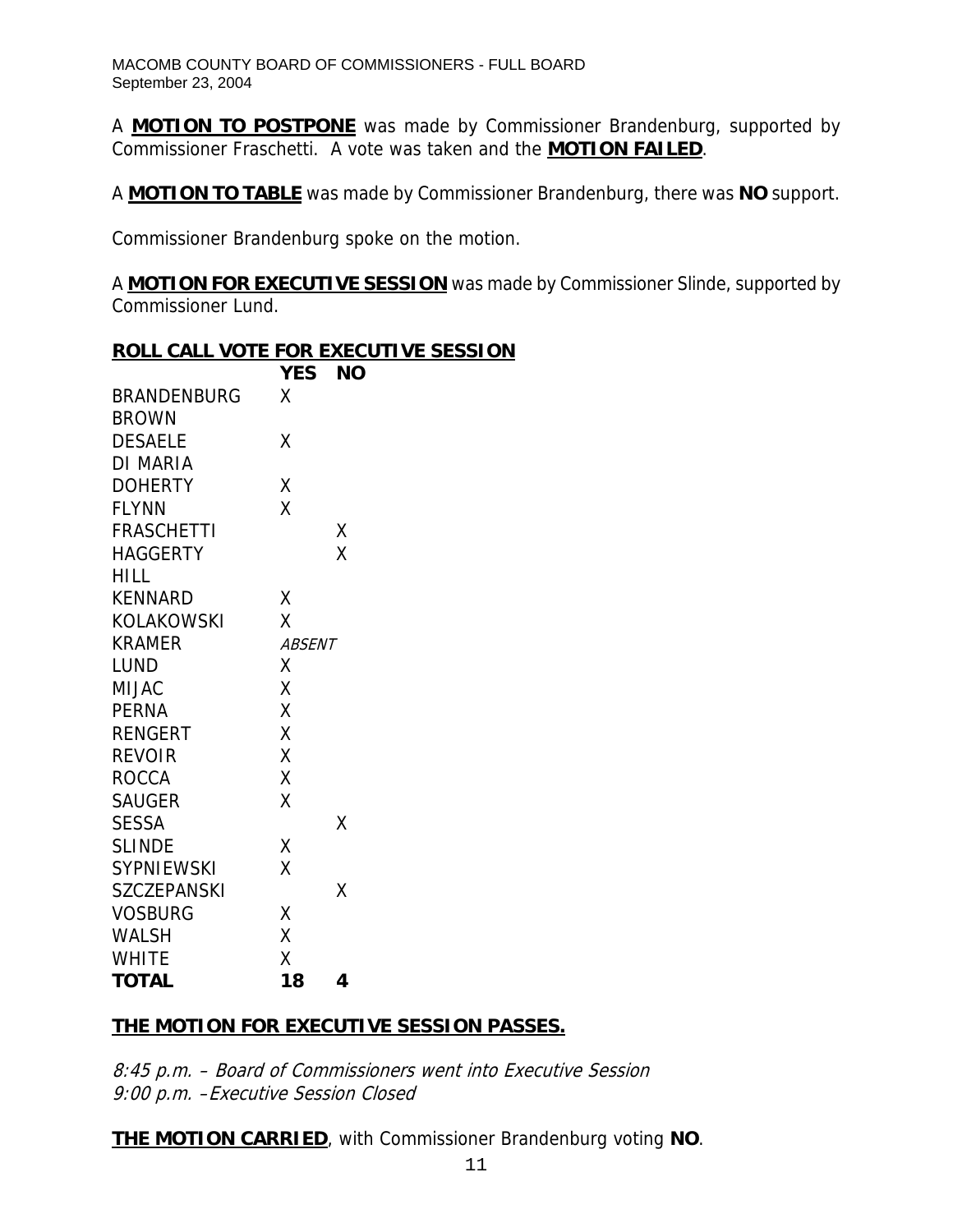# **RESOLUTIONS/TRIBUTES**

A **MOTION** was made by Commissioner Mijac, supported by Commissioner Szczepanski, to adopt the Resolutions and Tributes in their entirety.

| Res. No. 04-98  | Commending Dr. James Edoff, Superintendent of Fitzgerald Public<br>Schools - Retirement (offered by Flynn; recommended by Community<br>Services Committee on 9/13/04)                       |
|-----------------|---------------------------------------------------------------------------------------------------------------------------------------------------------------------------------------------|
| Res. No. 04-99  | Honoring Reverend John Mack of Greater New Hope Missionary<br>Baptist Church $-20$ <sup>th</sup> Anniversary (offered by Hill; recommended by<br>Operational Services Committee on 9/14/04) |
| Res. No. 04-97  | Commending the Richmond Rotary Club $-75th$ Anniversary (offered<br>by Rengert; recommended by Operational Services Committee<br>9/14/04)                                                   |
| Res. No. 04-102 | Commending Elizabeth Pfeiffer - Retirement (offered by Fraschetti;<br>recommended by PED Committee on 9/14/04)                                                                              |
| Res. No. 04-101 | Declaring September 14, 2004 as POW-MIA Recognition Day (offered<br>by Fraschetti and Walsh; recommended by PED Committee on<br>9/14/04)                                                    |
| Res. No. 04-103 | Commending Dr. Werner Spitz for His Many Years of Service to<br>Macomb County (offered by DeSaele; recommended by Health<br>Services Committee on 9/16/04)                                  |
| Res. No. 04-100 | Commemorating Grace United Methodist Church - 25 <sup>th</sup> Anniversary<br>offered by Vosburg; recommended by Personnel Committee on<br>9/20/04                                          |
| Res. No. 04-104 | Commending the Honorable Anthony Sanfemio - Being Honored as<br>"Man of the Year" by the Columbus Day Celebration Committee<br>(offered by Chair White)                                     |
| Res. No. 04-105 | Commending the Honorable Marianne Battani – Being Honored as<br>"Woman of the Year" by the Columbus Day Celebration Committee<br>(offered by Chair White)                                   |
| Res. No. 04-106 | Commending Monsignor Reverend Anthony Tocco – Being Honored as<br>"Humanitarian of the Year" by the Columbus Day Celebration<br>Committee (offered by Chair White)                          |
| Res. No. 04-107 | Commending Lac Ste. Clair Kiwanis for their successful Harbor Cruise<br>in support of Children's Charities (offered by Kennard at Full Board)                                               |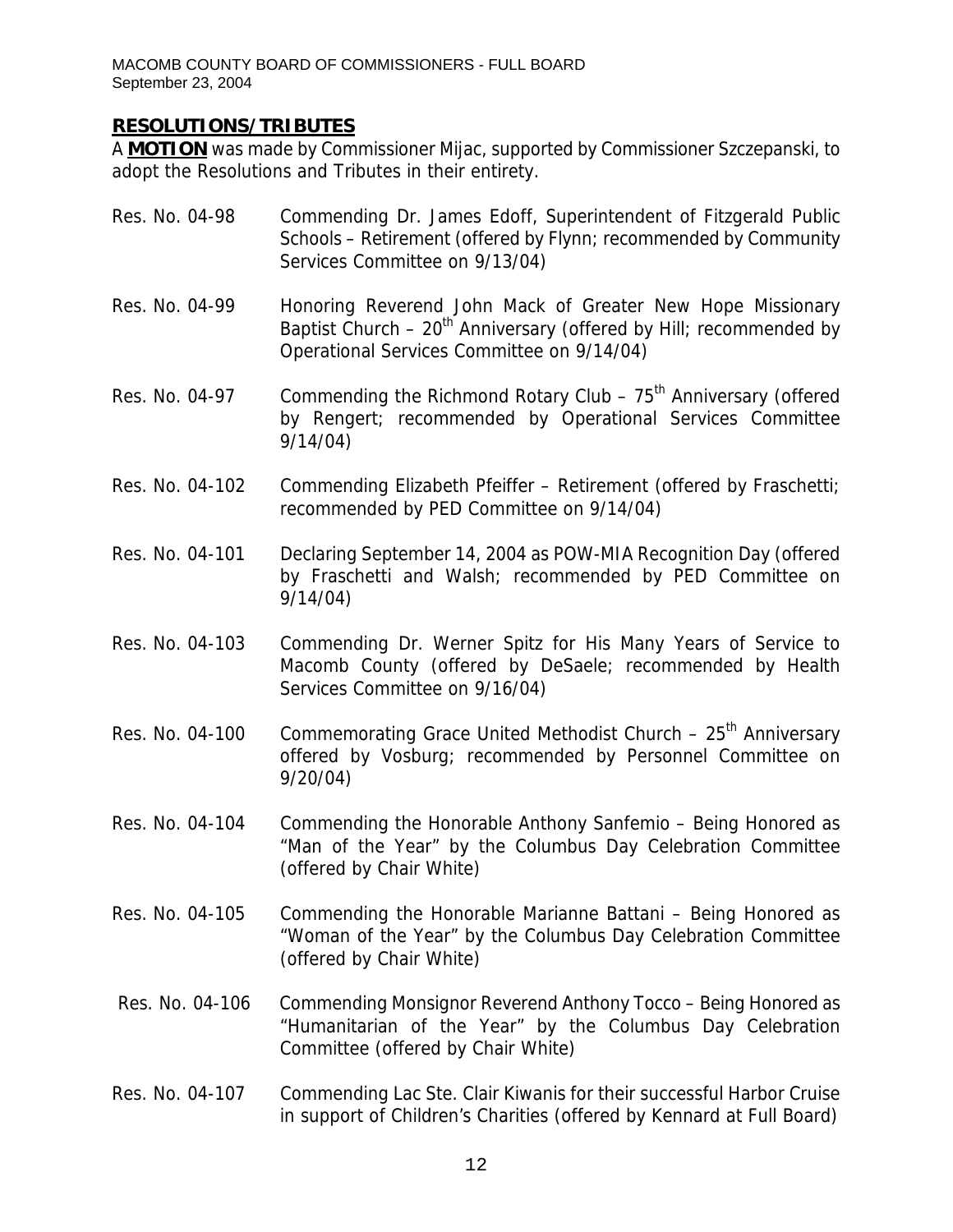# **ITEMS WAIVED TO FULL BOARD BY LAS COMMITTEE CHAIRMAN: MISCELLANEOUS DEPARTMENT COMPUTER PURCHASES**

- a) Drug Court Administartion Office –Circuit Court
- b) MSU Extension
- c) Sheriff

A **MOTION** WAS MADE BY COMMISSIONER KOLAKOWSKI, SUPPORTED BY COMMISSIONER BRANDENBURG TO APPROVE THE MISCELLANEOUS DEPARTMENT COMPUTER PURCHASES a, b and c, AND THE **MOTION CARRIED**.

# **APPOINTMENTS**

# a) **CITY OF NEW BALTIMORE LOCAL DEVELOPMENT FINANCE AUTHORITY (LDFA)**

A **MOTION** WAS MADE BY COMMISSIONER HAGGERTY, SUPPORTED BY COMMISSIONER BRANDENBURG, TO APPOINT ROBERT TESS TO THE CITY OF NEW BALTIMORE, LOCAL DEVELOPMENT FINANCE AUTHORITY, AND THE **MOTION CARRIED.**

# b) **COMMUNITY CORRECTIONS ADVISORY BOARD**

A **MOTION** WAS MADE BY COMMISSIONER HAGGERTY, SUPPORTED BY COMMISSIONER BRANDENBURG, TO APPOINT PETER J. MACERONI TO THE COMMUNITY CORRECTIONS ADVISORY BOARD TERM ENDING DECEMBER 31, 2004, AND THE **MOTION CARRIED**.

# c) **LOCAL EMERGENCY PLANNING COMMITTEE**

A **MOTION** WAS MADE BY COMMISSIONER BRANDENBURG, SUPPORTED BY COMMISSIONER DESAELE, TO APPOINT MICHAEL LOPEZ IN THE CATEGORY OF FIRE TO THE LOCAL EMERGENCY PLANNING COMMITTEE, AND THE **MOTION CARRIED**.

# d) **BROWNFIELD REDEVELOPMENT AUTHORITY**

A **MOTION** WAS MADE BY COMMISSIONER WALSH, SUPPORTED BY COMMISSIONER MIJAC, TO APPOINT TO FOLLOWING TO THE BROWNFIELD REDEVELOPMENT AUTHORITY TERMS ENDING SEPTEMBER 30, 2007:

| Nicholyn Brandenburg | <b>County Commissioner</b> |
|----------------------|----------------------------|
| Michael R. DeVault   | <b>Community Leader</b>    |
| Robert M. Sawicki    | Community Leader           |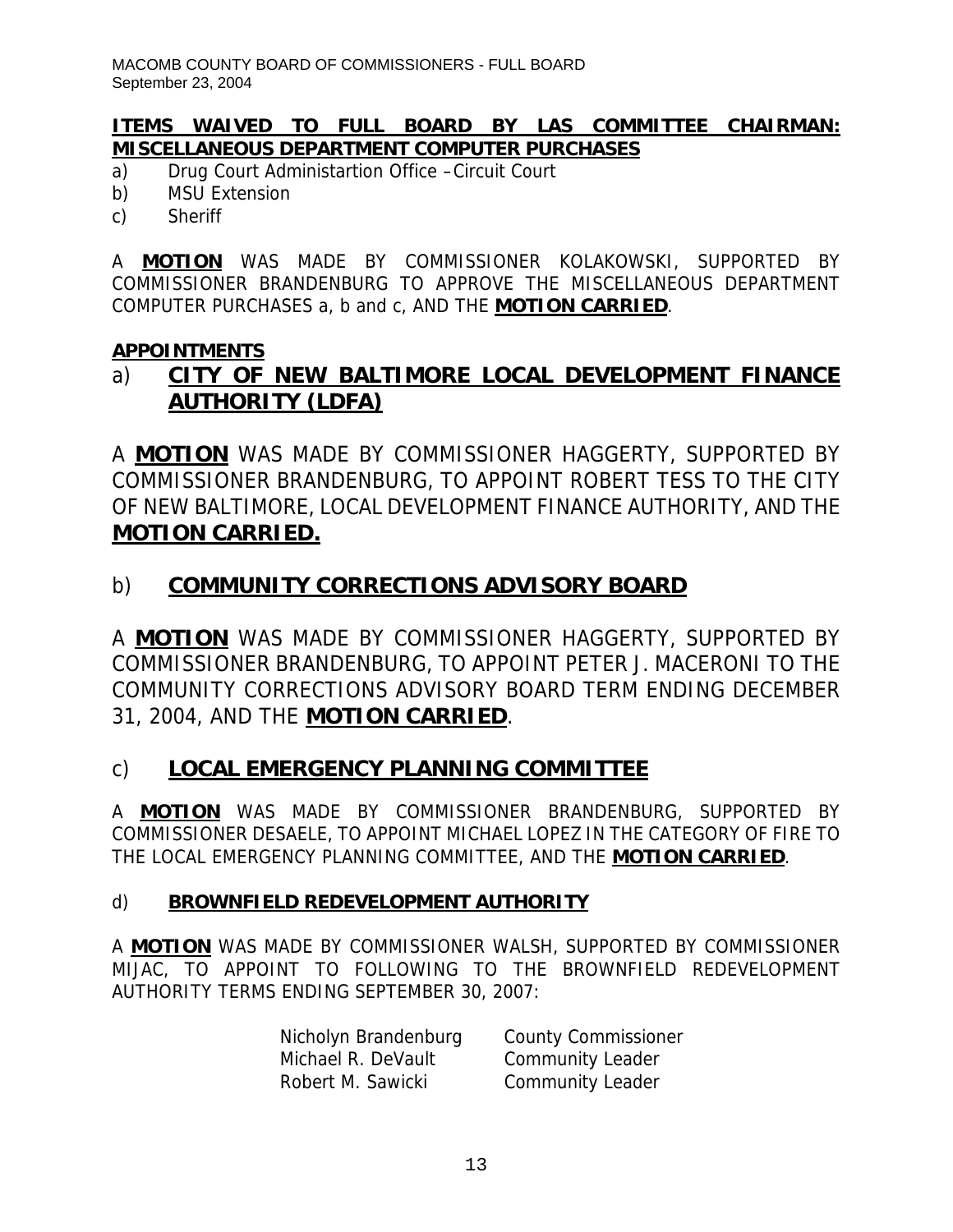#### **REQUEST TO PURCHASE PRIOR SERVICE TIME (2)**

A **MOTION** WAS MADE BY COMMISSIONER DESAELE, SUPPORTED BY COMMISSIONER SLINDE, TO APPROVE PURCHASE OF PRIOR SERVICE TIME FOR MARGARET DeMUYNCK AND LINDA HOHF, AND THE **MOTION CARRIED.**

#### **NEW BUSINESS**

Commissioner Walsh expressed his experiences and opinion regarding the history of discrimination.

Commissioner Sessa indicated for the record that he did try to help Theresa Wilson Taylor public speaker this evening with her employment problem.

Commissioner Hill will support and fight to pursue "Fair Play" and justice for all citizens. There are tremendous discrimination problems in this county and he will continue to support the ombudsperson position.

Commissioner Doherty requested Eric Herppich provide written responses why the 2 public speakers this evening were not considered for youth worker positions at the Juvenile Justice Center and a response with regard to the person terminated from Veterans' Services. Also indicated she is opposed to the ombudsperson position for the reason she believes one person will not be enough to deal with all of the problems. Proposes a sub committee of the personnel committee to deal with these issues along with the ombudsperson.

Commissioner Kolakowski pleased to see the fax from the Michigan Association of Counties indicating the legislation vote to replace the funding for revenue sharing dollars passed. Letter should be written to thank the representatives who did support this.

Commissioner DiMaria concurred with Commissioner Doherty's request of Human Resources. He would like a detailed report with regard to Mr. Witlow and wants copies to be sent to all commissioners. Also commended the police officer and his daughter from the State of Washington who saved Chippewa Valley High School from tragedy as well as our law enforcement and all who were involved.

Commissioner Brandenburg announced a Fun Fair at St. Peters Church on Romeo Plank and 21 Mile on Friday, September  $24^{th}$  from 3:00 to 9:00 p.m.

Commissioner Doherty stated she will put her request to Human Resource in writing and suggested Commissioner Di Maria do the same.

Commissioner Hill requested his written request that was already submitted to Human Resources be delivered to him within 3 working days.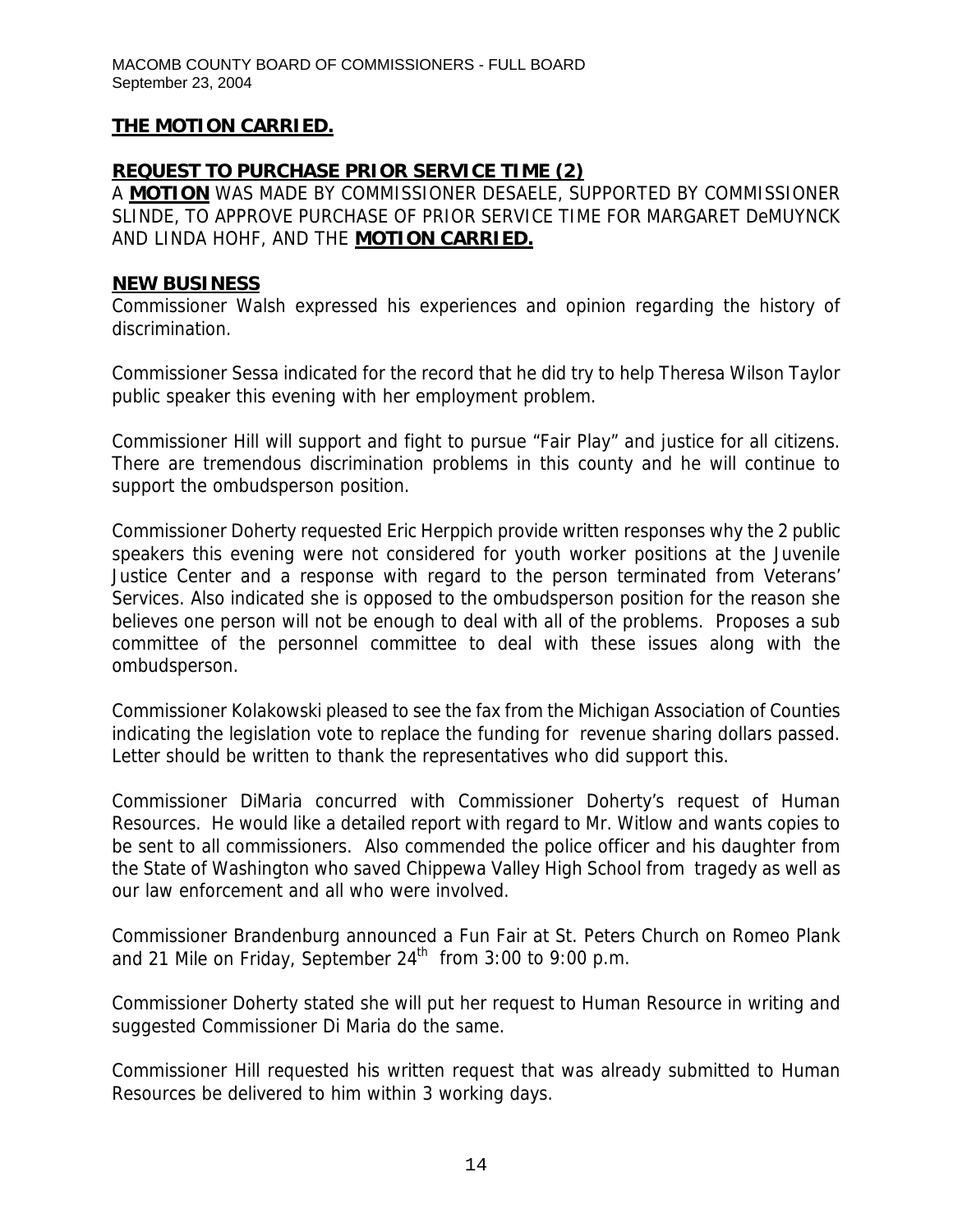Commissioner Flynn requested all the information requested from Human Resources be sent to all the commissioners. Also stated for the record that Judge Maceroni did exactly as the Board of Commissioners told him to do. It was his responsibility to appoint an interim director at the Juvenile Justice Center.

Commissioner Slinde concurs with Commissioner Flynn's remarks.

Commissioner DeSaele suggested the board prepare a resolution to be presented to the law enforcement agency's involved with the Chippewa Valley High School incident.

# **PUBLIC PARTICIPATION**

**Gregory Murray, 62 Rathbone, Mt. Clemens Melvin Whitlow, 34453 Orsini, Sterling Heights Pastor Bradley, 22645 Quinn, Clinton Township Thesesa Wilson, Clinton Township Ruthie Stevenson, 69 Beyne, Mt. Clemens, President of Macomb County NAACP Pastor John Mack, New Haven** 

Reiterated their comments made earlier this evening. Spoke about fairness and accountability. Indicated they will continually be back until the problems with hiring practices are resolved in Macomb County.

# **Louise Bertolini, 23621 Straiger Drive, Clinton Township**

Made a personal tribute to her father who passed away two weeks ago today.

# **Donald Lobsinger, St. Clair Shores**

Reiterated his opinions and comments from earlier.

# **ROLL CALL ATTENDANCE**

| Danny Sypniewski      | District 1  |
|-----------------------|-------------|
| Marvin Sauger         | District 2  |
| Phillip A. DiMaria    | District 3  |
| Mike Walsh            | District 4  |
| Susan L. Doherty      | District 5  |
| Joan Flynn            | District 6  |
| Sue Rocca             | District 7  |
| Diana J. Kolakowski   | District 8  |
| Robert Mijac          | District 9  |
| <b>Philis DeSaele</b> | District 10 |
| Ed Szczepanski        | District 11 |
| Peter J. Lund         | District 12 |
| Don Brown             | District 13 |
| Keith Rengert         | District 15 |
| William J. Revoir     | District 16 |
| Bobby L. Hill         | District 17 |
| Michael C. Sessa      | District 18 |
| James M. Perna        | District 19 |